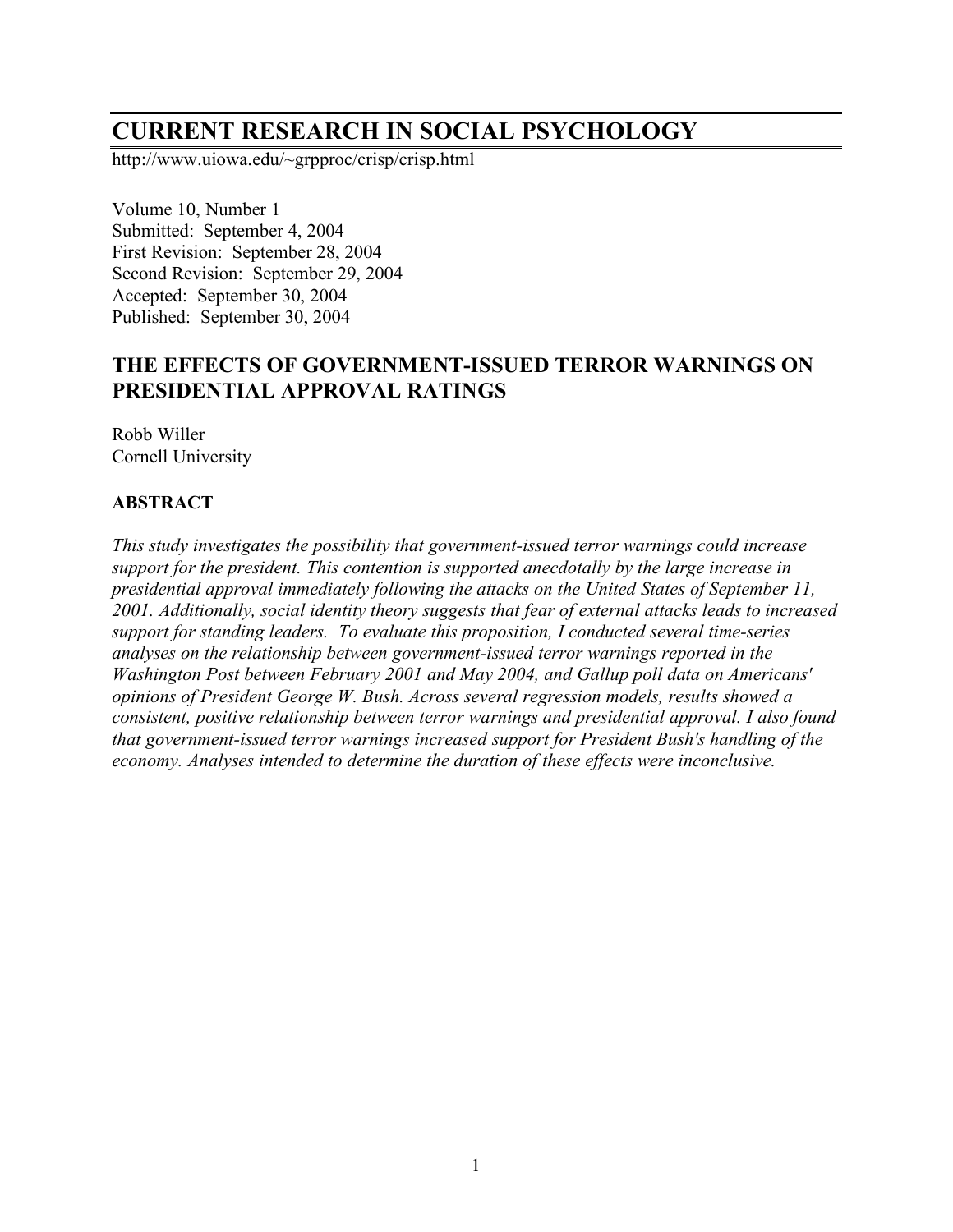## **INTRODUCTION**

Following the attacks on the United States of September 11, 2001, all polls of President Bush's approval rating showed a huge and relatively immediate upward spike. For example, the percentage of Americans reporting approval of Bush's job performance climbed from 51% in the Gallup poll of September 10, 2001 to a remarkable 86% in the next poll released on September 15. This was the largest change between consecutive presidential approval polls ever reported by Gallup in more than 65 years. Similarly, the *Washington Post-ABC News* poll showed an increase in presidential approval from 55% reported on September 9, 2001, to 86% on September 13.

Though this sudden and unprecedented increase was reflected in all major national polls regarding the president, the reasons for such a spike are not immediately clear. The increase in approval for the president was so complete as to extend to aspects of his job performance not directly related to external attacks, or the 9/11 disaster in particular. Approval for President Bush's handling of the economy increased from 54% on July 11, 2001 to 72% on October 5, 2001, as reported by Gallup. This occurred even though the president was, understandably, focused on largely non-economic issues following September 11.

The sheer magnitude of the change in positive perceptions of the president following the terror attacks of September 11, 2001 suggests a strong underlying process. Theories from sociology and psychology suggest that there exists a general relationship between fear of external attacks and support for standing leaders. I present a theoretical account for this relationship based on social identity theory.

## **THEORETICAL BACKGROUND**

Social identity theory (Tajfel and Turner 1986) asserts that a fundamental cognitive tendency leads individuals to categorize groups, and other stimuli, in terms of opposites. Individuals tend to identify with a specific group to the extent that they see themselves as more similar to the members of the group than its salient out-group. Once individuals have identified with a group they engage in social comparison and manifest in-group biases. In-group biases help individuals maintain high self-esteem as members of their group. Social identity researchers have shown that individuals tend to identify with perceived in-groups and manifest significant biases towards them including tendencies to allocate more resources to fellow in-group members (Tajfel 1970). From the perspective of social identity theory, threats of attacks from other groups increase solidarity and in-group identification amongst Americans and support for aspects of the in-group, including its leadership, by increasing the salience of a hated out-group (foreign terrorists).

Further, research shows that when an out-group threat carries with it mortal terror, social identity effects will likely be magnified. Terror Management Theory (hereafter TMT: Rosenblatt et. al. 1989, Greenberg et. al. 1990, Greenberg, Solomon, and Pyszczynski 1997) has shown that mortality salience can increase in-group biases, including 1) increased in-group affiliation and biases (Harmon-Jones et. al. 1996), 2) increased hostility and aggression towards out-group members (McGregor et. al. 1998), and 3) increased liking of fellow in-group members who conform to cultural expectations (Greenberg et. al. 1990). TMT researchers have also argued that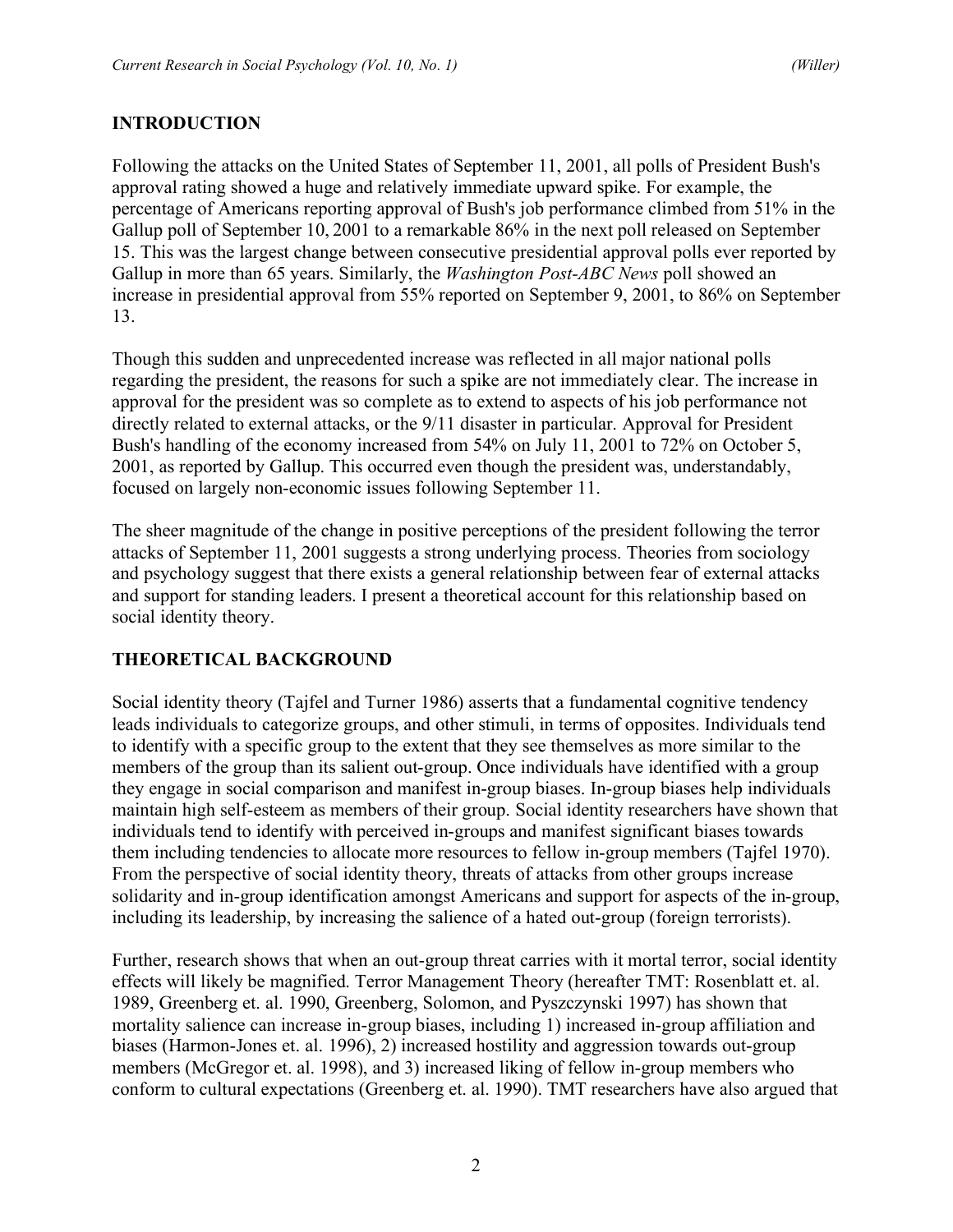terrorist acts can cause effects analogous to mortality salience (Pyszczynski, Solomon, and Greenberg 2003, Landau et. al. 2004, Study 2). TMT research has shown mortality salience can increase nationalism (Arndt, Greenberg, and Cook 2002). Recently, Landau et. al. found that reminding experimental subjects of 9/11 increased liking for President Bush (2004, Study 3). This research suggests that individuals may respond to reminders of their mortality, like terror warnings, by supporting standing leaders.

#### **HYPOTHESES**

I will test the empirical claim that fear of terrorism leads to increased support for standing leaders, and another related claim. The specific hypotheses I will evaluate in the research follow:

Hypothesis 1: Government-issued terror warnings have a positive effect on presidential approval ratings.

Also relevant, the "halo effect" refers to individuals' failure to discriminate between distinct qualities in evaluation of another person (Thorndike 1920). The halo effect has been cited, for example, in the tendency to rate attractive people as superior on other, unrelated dimensions (Dion et. al. 1972). Based on the this tendency, I would expect terror warnings to not only affect general evaluations of President Bush, but also evaluations of aspects of his job performance apparently unrelated to terrorism.

Hypothesis 2: Government-issued terror warnings have a positive impact on ratings of specific aspects of the president unrelated to terrorism, e.g. the president's handling of the economy.

I will also investigate the duration of the predicted effects, though I make no specific predictions for the results of these exploratory analyses. In the sections that follow I describe the data and methods, explain the results of my analyses, and discuss the findings.

## **METHODS**

I collected data on government-issued terror warnings and presidential approval ratings during the time period extending from February 1, 2001 to May 9, 2004. Beginning briefly after the attacks on the U.S. of September 11, 2001, various branches of the U.S. government (e.g. the Federal Bureau of Investigation, U.S. Attorney General, and Department of Homeland Security) occasionally warned the U.S. public of increased risks of terrorist attacks. Some, but not all, of these terrorism warnings were accompanied by an elevation of the Homeland Security Advisory System's Current Threat Level.[1] The data set begins prior to the attacks on the U.S. of September 11, 2001, and ends after the period of highest concentration of terror warnings.

#### **Independent Variables**

I coded all government-issued terror warnings reported in the first section of the Washington Post during the period of study. In all I found twenty-six cases of a federal government agency reporting an increased threat of terrorist activity in the U.S. Some warnings were directed towards U.S. citizens, such as the increases to Homeland Security's Current Threat Level. Other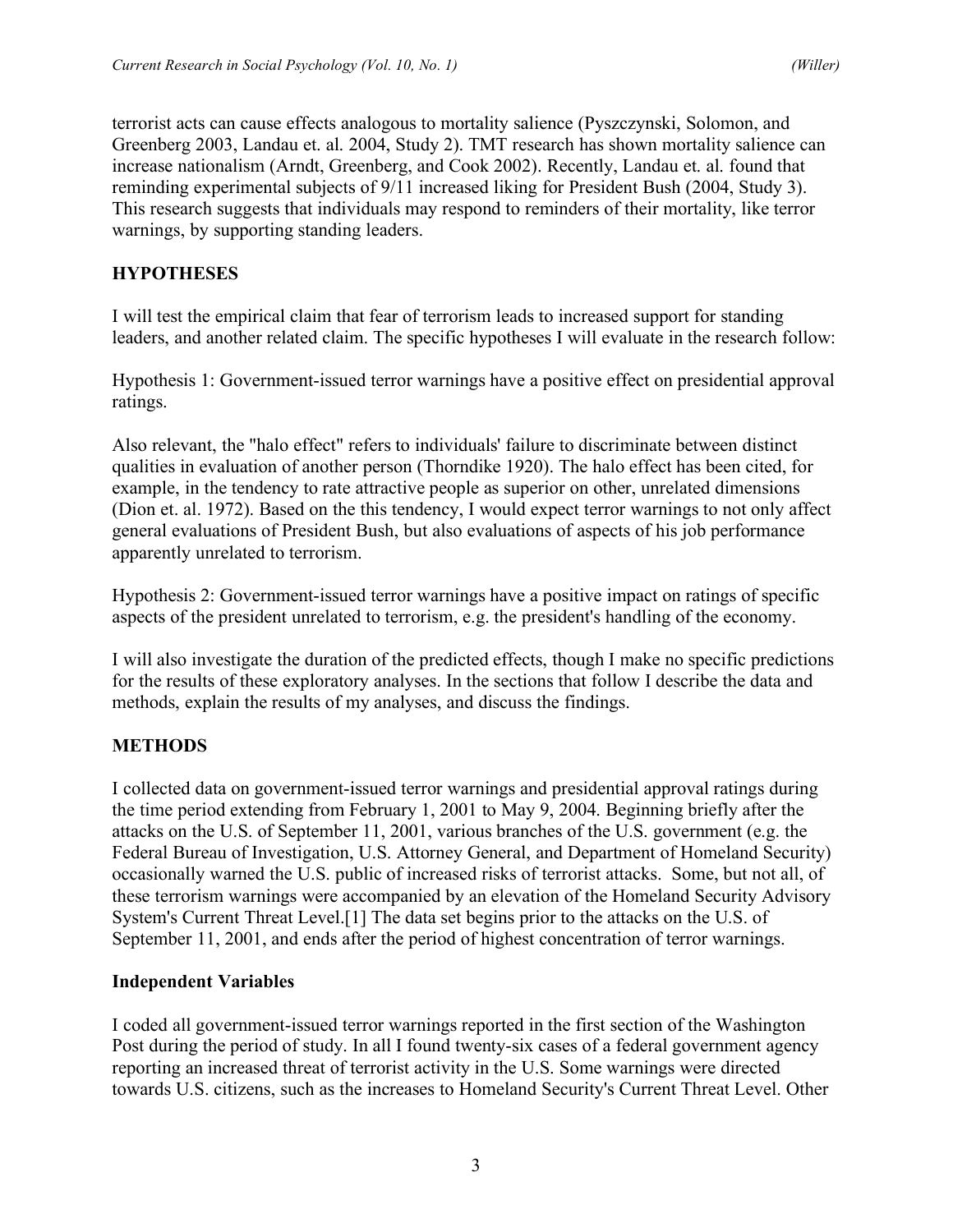warnings were directed at local law enforcement officers and were thereafter reported in the media.

From these data I created a variable "Terror Warning Count" reflecting the number of terror warnings issued by the federal government in the week prior to a Gallup opinion poll on the president. I also created lagged versions of the "Terror Warning Count" variable for studying the duration of the effects of the independent variable. "Terror Lag 1" indicates the number of terror warnings occurring between 1 and 2 weeks prior to a Gallup opinion poll; "Terror Lag 2" indicates the number of terror warnings occurring between 2 and 3 weeks prior to a Gallup opinion poll. Studying the effects of these three variables will allow us to understand whether the effects of terror warnings tend to persist for weeks or not.

## **Dependent Variables**

The dependent variables were presidential approval level and presidential economic approval level. The presidential approval data were gathered by the Gallup Organization and are the results of telephone interviews with approximately 1,000 adults (18+ years old) conducted over 2-3 day periods. Periods between Gallup polls ranged from 0 to 19 days during the time period of the study. In all, 131 Gallup polls of presidential approval were conducted during the period of study. Presidential approval level reflects the percentage of people answering "Yes" to the following question: "Do you approve or disapprove of the way George W. Bush is handling his job as president?"

Presidential economic approval data were gathered intermittently in the same interviews. Fortyfour Gallup polls of presidential economic approval were conducted during the period of study. Presidential economic approval level reflects the percentage of people answering "Yes" to the following question: "Do you approve or disapprove of the way George W. Bush is handling the economy?"

## **Controls**

I identified five significant shocks to the president's approval level: the attacks on the U.S. of September 11th (9/11/01), the beginning of military action in Afghanistan (10/7/01), the beginning of the Iraq War (3/20/03), the capture of Saddam Hussein (12/14/03), and the first television broadcast of the Abu Ghraib prison photographs (4/29/04). For each of these incidents I specified a control variable lasting for 4 weeks, except the attacks of September 11th, for which I specified a 12 week window. For example, the variable "Iraq War" has a value of "1" for opinion polls released from 3/20/03 until 4/16/04, and a value of "0" for all other opinion poll data. The September 11th control variable was longer than the others because I reasoned it had larger, more enduring effects on presidential approval than the other events.

#### **Lags**

In addition to creating lags of the terror warning count independent variable for evaluating the duration of the predicted effects, I also created lags of the two dependent variables. Lags of independent and dependent variables should not be confused. Independent variable lags are used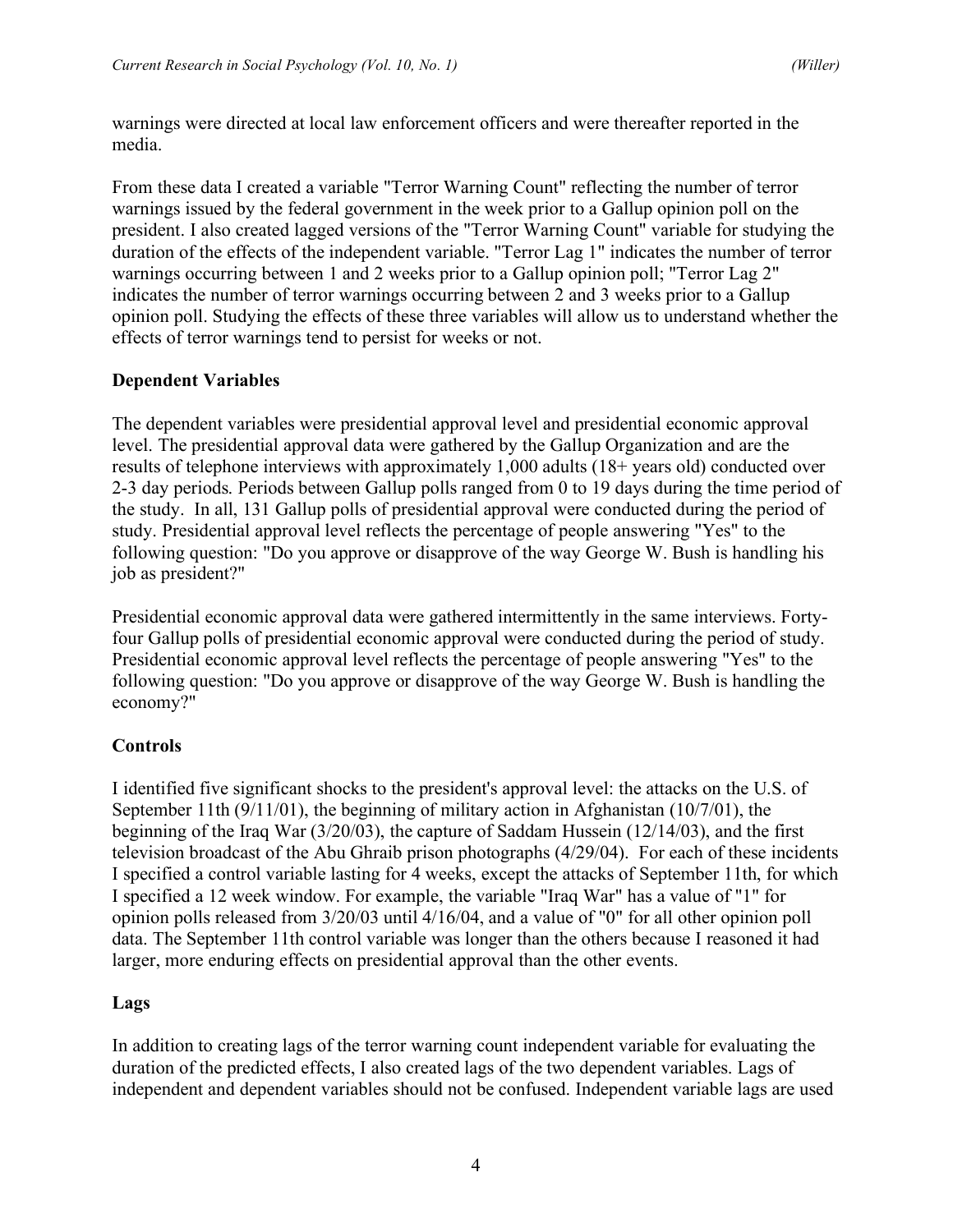to assess the duration of the effects of the independent variable, while dependent variable lags are used to control for past levels of the dependent variable. Controlling for past presidential approval levels focuses my time-series analyses on changes to the dependent variables. I created four lags of presidential approval level. These lags represent the presidential approval level in the most recent, second most recent, third most recent, and fourth most recent Gallup polls. I also created three lags of the presidential economic approval level representing the most recent, second most recent, and third most recent economic approval levels.

#### **RESULTS**

To test the above hypotheses I conducted several time-series data analyses. I tested multiple regression models of the effects of recent government-issued terror warnings on presidential approval and presidential economic approval. Across several analyses I attempted to address alternative explanations and correct for possible methodological shortcomings.

Table 1 shows the results of four regression models with approval rating as the dependent variable. I first ran two models with limited controls to show the basic relationship between terror warnings and presidential approval. In Model 1 the only independent variables are the government-issued terror warning count the week before the polls, and the two terror lag terms. Model 1 shows that, without controls, both terror warning count and the first lag term are significant. This suggests that terror warnings from the past week, and from 1 to 2 weeks beforehand, were followed by increased presidential approval. In Model 2, I added controls for five events that could have significantly affected President Bush's approval level. Of these controls, both the attacks of September 11, 2001 and the release of the Abu Ghraib prison photographs had significant effects on presidential approval levels in the intuitive directions. In this model, both terror warning count and the first lag are significant, as in Model 1. A second lag of terror warning count was also significant, though marginally so.

Models 3 and 4 are the more discerning tests of the effects of terror warnings on presidential approval levels, over and above prior approval levels. In Model 3 I investigated the effects of terror warning count and lags of the terror warning count, while controlling for four previous presidential approval levels. Including lags of the dependent variable (presidential approval level) in the model allows me to focus my analysis on predicting poll to poll changes in approval level. Of the four lagged measures of presidential approval level, only the most recent was significant. In this model, terror warning count, but no lags of the terror warning count, was again significant. Terror warnings from the past week had a significant and positive effect on presidential approval levels, controlling for the most recent approval levels.

Model 4 provides the most controlled test of Hypothesis 1. In Model 4 I include all the control variables and lag terms from Models 2 and 3. This model controls for recent presidential approval and five significant events that likely affected presidential approval levels. Several of the control variables (9/11, the Afghanistan War, and the Iraq War) and three of the lag terms (most recent poll, 3rd most recent poll, and 4th most recent poll) were significantly related to presidential approval level. Most importantly, the terror warning count was again a significant predictor of President Bush's presidential approval level. Neither of the lagged terror warning counts was significant.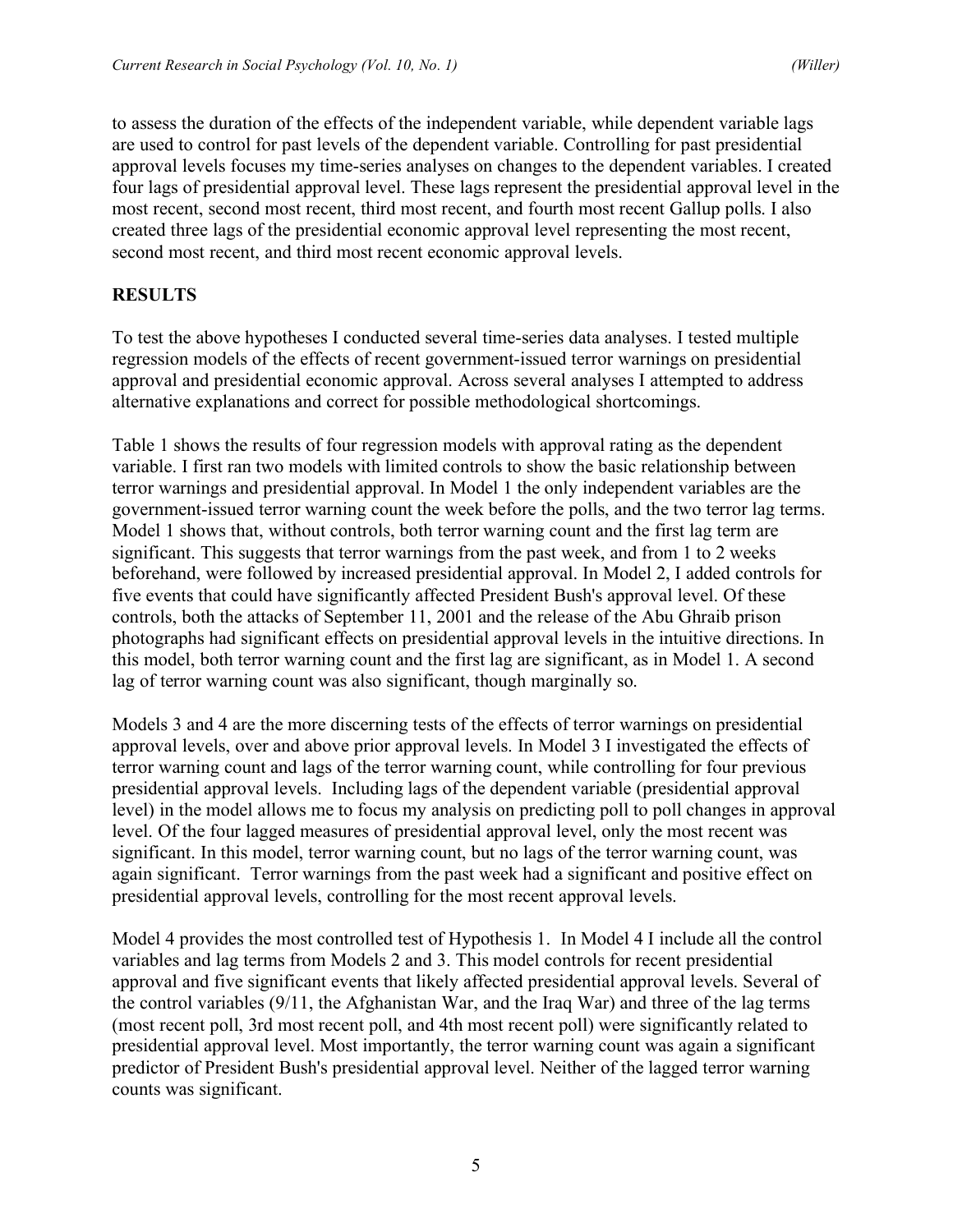|                                | Model 1    | Model 2    | Model 3   | Model 4     |
|--------------------------------|------------|------------|-----------|-------------|
| <b>Terror Warning Count</b>    | $8.78***$  | $6.49***$  | $2.00**$  | $2.75***$   |
|                                | (2.01)     | (1.95)     | (1.01)    | (.848)      |
| Terror Lag 1                   | $5.86***$  | $4.09**$   | 0.06      | 0.11        |
|                                | (1.75)     | (1.59)     | (0.81)    | (0.67)      |
| Terror Lag 2                   | 3.98       | $4.69*$    | 0.54      | 1.53        |
|                                | (2.83)     | (2.50)     | (1.30)    | (1.06)      |
| 9/11                           |            | 22.90****  |           | 14.60****   |
|                                |            | (3.98)     |           | (1.84)      |
| Afghanistan War                |            | $-10.80$   |           | $-11.50***$ |
|                                |            | (6.81)     |           | (2.95)      |
| Iraq War                       |            | 5.40       |           | $5.48***$   |
|                                |            | (3.63)     |           | (1.62)      |
| Hussein Capture                |            | $-3.80$    |           | $3.99*$     |
|                                |            | (5.09)     |           | (2.12)      |
| Abu Ghraib Photos              |            | $-14.00**$ |           | $-3.84$     |
|                                |            | (6.17)     |           | (2.51)      |
| Most recent approval level     |            |            | $0.84***$ | $0.53***$   |
|                                |            |            | (0.09)    | (0.08)      |
| 2nd most recent approval level |            |            | $-0.05$   | $-0.06$     |
|                                |            |            | (0.12)    | (0.10)      |
| 3rd most recent approval level |            |            | 0.07      | $0.20*$     |
|                                |            |            | (0.12)    | (0.10)      |
| 4th most recent approval level |            |            | 0.06      | $0.20**$    |
|                                |            |            | (0.10)    | (0.09)      |
| Constant                       | $62.00***$ | $61.50***$ | $4.47*$   | $7.42***$   |
|                                | (1.01)     | (0.93)     | (2.58)    | (2.19)      |
| N                              | 130        | 130        | 126       | 126         |
| R Square                       | 0.22       | 0.43       | 0.86      | 0.91        |
|                                |            |            |           |             |

#### **Table 1: Regression Coefficients for Four Models, Dependent Variable = Presidential Approval Level, Standard Errors in Parentheses**

\* = p < .10, \*\* = p < .05, \*\*\* = p < .01, \*\*\*\* = p < .001

In all four models terror warning count had a significant and positive impact on presidential approval level. Of these, supportive evidence from Models 3 and 4 is most convincing since these models held constant past approval levels to analyze recent changes. In the full model (Model 4), each terror warning from the previous week corresponded to a 2.75 point increase in the percentage of Americans expressing approval for President Bush. These findings support Hypothesis 1: terror warnings increase general approval levels.

I was also interested in investigating the duration of the effects of terror warnings on presidential approval levels. In both Models 1 and 2 the first terror lag term was significant, suggesting that the effects of terror warnings persisted for more than a week, but less than two weeks. However, it's worth noting that Models 3 and 4 allow for a more exacting test of Hypothesis 2; in both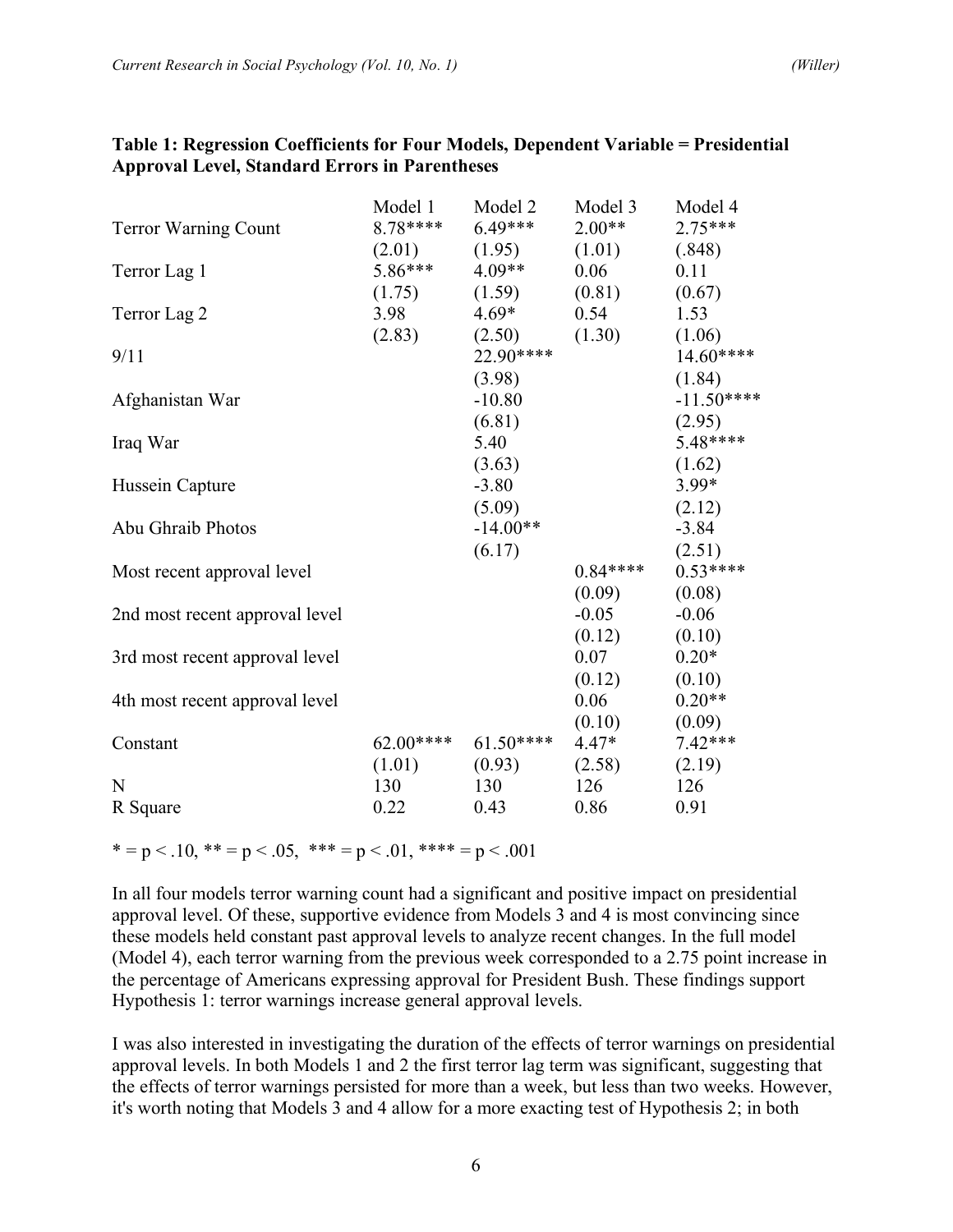models neither of the lagged terror variables was significant while the terror warning counts from the previous week were. This suggests that the effects of terror warnings last for no more than a week. Models 3 and 4 provide more discerning analyses of the persistence of effects since they control for past approval levels. Thus, evidence is mixed, allowing for no strong conclusions, but on balance suggests that the effect of terror warnings on presidential approval levels is of relatively short duration.

#### **Analyzing Economic Approval Levels**

Hypothesis 2 predicts that, due to a halo effect, terror warnings will have a positive impact on evaluations of aspects of the president unrelated to handling of external attacks, including the president's handling of the economy. In order to evaluate Hypothesis 2 I ran four more time series analyses similar to those presented above with presidential economic approval level as the dependent variable. Again, Models 1 and 2 are presented primarily to show a full picture of the relationship between terror warnings and presidential economic approval levels, while Models 3 and 4 offer more discerning tests that control for past economic approval levels. Table 2 shows the results of four regressions with economic approval level as the dependent variable. In Model 1 terror warning count and the two terror lag terms are regressed onto presidential economic approval. In this first model, terror warning count and the second lag have a statistically significant, positive impact on presidential economic approval.

In Model 2 I added the five variables designed to control for extraneous events that may have impacted the president's economic approval level. Of these only the release of the Abu Ghraib torture photographs had a significant effect on the dependent variable. Consistent with prediction, the terror warning count from the previous week had a positive and significant impact on presidential economic approval in Model 2.[2] The second terror warning lag term also had a significant and positive effect.

Model 3 tests the effects of terror warning count, and lags of the terror warning count, while controlling for three lagged measures of the presidential economic approval level. By controlling for past levels of the presidential economic approval level, Model 3 allows for analysis of the relationship between the independent variables and recent change in economic approval level. As Table 2 shows, the first two lags of presidential economic approval level were significant, the second marginally so. The first terror lag term was also marginally significant. Most importantly, Hypothesis 2 received further support as the terror warning count again had a positive and significant impact on presidential economic approval. This result indicates that terror warnings were followed by increases in the president's economic approval level.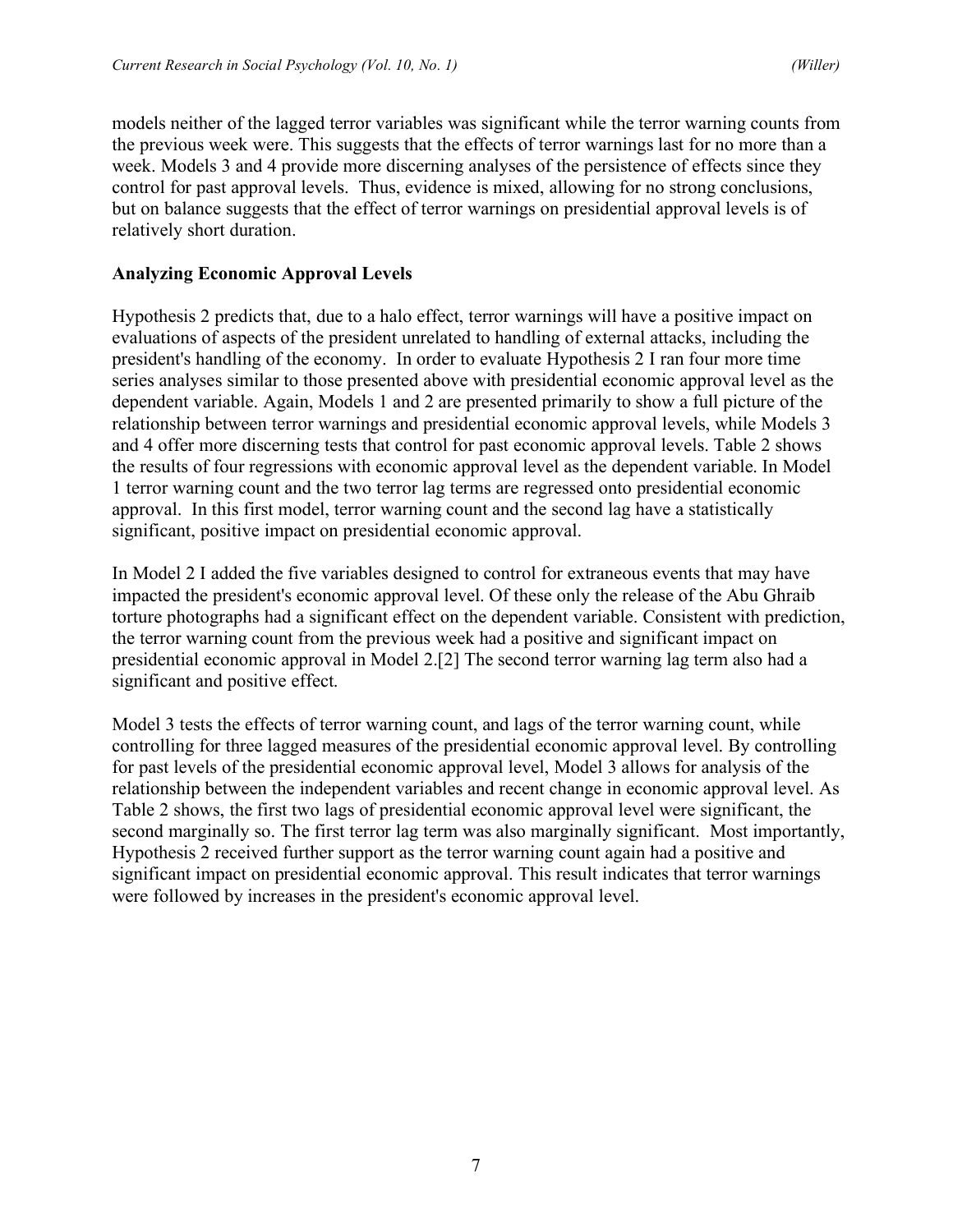|                               | Model 1    | Model 2    | Model 3           | Model 4    |
|-------------------------------|------------|------------|-------------------|------------|
| <b>Terror Warning Count</b>   | $18.30***$ | $15.10***$ | $10.60***$        | $5.21*$    |
|                               | (3.30)     |            | $(4.58)$ $(2.47)$ | (2.65)     |
| Terror Lag 1                  | 0.84       | $-0.80$    | $2.81*$           | $-0.86$    |
|                               | (2.60)     | (3.51)     | (1.65)            | (1.79)     |
| Terror Lag 2                  | $9.41**$   | $9.50**$   | 3.71              | 3.47       |
|                               | (3.62)     | (3.70)     | (2.61)            | (2.08)     |
| 9/11                          |            | 7.90       |                   | $17.20***$ |
|                               |            | (7.40)     |                   | (3.92)     |
| Afghanistan War               |            | $-1.80$    |                   | $-7.80$    |
|                               |            | (9.01)     |                   | (5.17)     |
| Iraq War                      |            | 0.77       |                   | $4.77**$   |
|                               |            | (4.19)     |                   | (2.25)     |
| Hussein Capture               |            | 5.03       |                   | 9.41**     |
|                               |            | (6.86)     |                   | (3.65)     |
| Abu Ghraib Photos             |            | $-8.77**$  |                   | $-2.27$    |
|                               |            | (4.28)     |                   | (2.26)     |
| Most recent economy level     |            |            | $0.45***$         | $0.31**$   |
|                               |            |            | (0.14)            | (0.14)     |
| 2nd most recent economy level |            |            | $0.29*$           | $0.34**$   |
|                               |            |            | (0.17)            | (0.14)     |
| 3rd most recent economy level |            |            | $-0.07$           | 0.14       |
|                               |            |            | $(0.14)$ $(0.13)$ |            |
| Constant                      | 49.30****  | 49.80****  | 14.98***          | $9.25**$   |
|                               | (1.02)     | (1.10)     | (4.94)            | (4.44)     |
| N                             | 43         | 43         | 40                | 40         |
| R Square                      | 0.50       | 0.58       | 0.83              | 0.91       |

#### **Table 2: Regression Coefficients for Four Models, Dependent Variable = Presidential Economic Approval Level, Standard Errors in Parentheses**

\* = p < .10, \*\* = p < .05, \*\*\* = p < .01, \*\*\*\* = p < .001

Finally, Model 4 includes all control and lag variables from Models 2 and 3. As above, this model provides the most discerning test of Hypothesis 2 since it analyzes the effects of terror warnings on presidential economic approval while controlling for recent economic approval levels and five significant events that could also have affected it. In this final model, three of the control variables (9/11, the Iraq War, and the Hussein Capture) and two of the lag terms (most recent poll and 2nd most recent poll) had significant effects on presidential approval level. In Model 4, the terror warning count had a marginally significant ( $p=0.059$ ), positive effect on presidential economic approval. Neither terror lag term was significant.

In all four models, the terror warning count from the previous week had a significant and positive effect on presidential economic approval, though this effect was only marginally significant in Model 4. Even Models 3 and 4 that focus analysis on change to presidential economic approval over time supported Hypothesis 2. These results are surprisingly consistent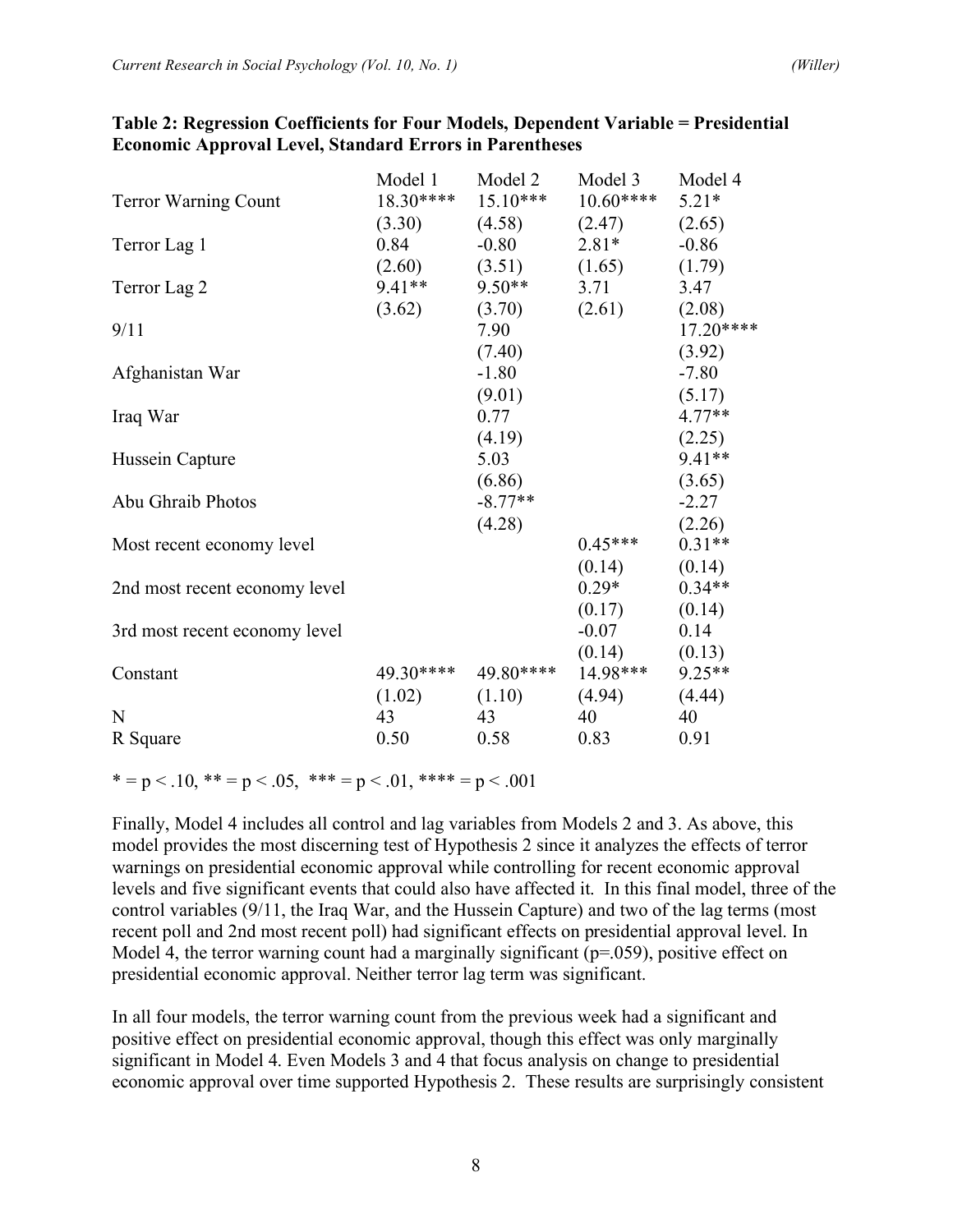given the small number of Gallup polls conducted in the sampled time period that asked respondents about presidential economic approval.

As in the previous assessment of the duration of effects of terror warnings, the present evidence is mixed on the duration of terror effects on attitudes towards the president. Terror lag terms were at least marginally significant in Models 1, 2 and 3, suggesting the persistence of terror warning effects for more than a week. However, in Model 4, the most controlled analysis, neither lag term was significant, indicating no persistence of effects beyond a week. These findings are ambivalent on the duration of effects of terror warnings on presidential economic approval.

## **DISCUSSION**

There is a clear pattern in these data supporting the central prediction that a tendency exists for people to support standing leaders after threats of external terror, and specifically President Bush after government-issued terror warnings. A series of regression models with various controls converged on this finding. The present research also found support for the claim that terror warnings can affect evaluations of the president that are largely irrelevant to terrorism, in this case evaluations of his handling of the economy. Evidence was mixed regarding the duration of these effects.

## **LIMITATIONS OF PRESENT RESEARCH**

At a methodological level, the irregular polling intervals used by the Gallup organization are somewhat disquieting. While there were stretches of up to 19 days between some polling periods, others began the day after the last ended. I could have inadvertently over-sampled a particular time period in the data wherein the relationship between terror warnings and presidential approval was high. The result would be the conclusion that this relationship existed across the entire period when it only applied to an over-sampled period. The spacing of the polling intervals, while irregular, was not excessively concentrated in any particular period of the study, which suggests that uneven sampling is unlikely to be driving our results.

Second, because of the small number of cases for economic approval ratings I was not able to integrate as many relevant statistical controls as I would have wanted. Ideally, I would control for significant fluctuations in the stock market and nationally reported unemployment and growth data. Without controls for significant economic events, and in light of the small number of data points, Hypothesis 2 is only cautiously accepted.

A third methodological limitation of this research has been the use of Gallup poll totals, rather than Gallup respondents' actual responses, as data points in the preceding analyses. The result is a relatively conservative test. Disaggregating the Gallup poll approval data is unlikely to produce divergent results, but will allow for more statistical power. Future research should pursue this avenue in order to produce conclusions with greater confidence.

Future research could also integrate more opinion poll data from sources besides the Gallup organization. Ideally, the effects of terror warnings would be analyzed with opinion poll data for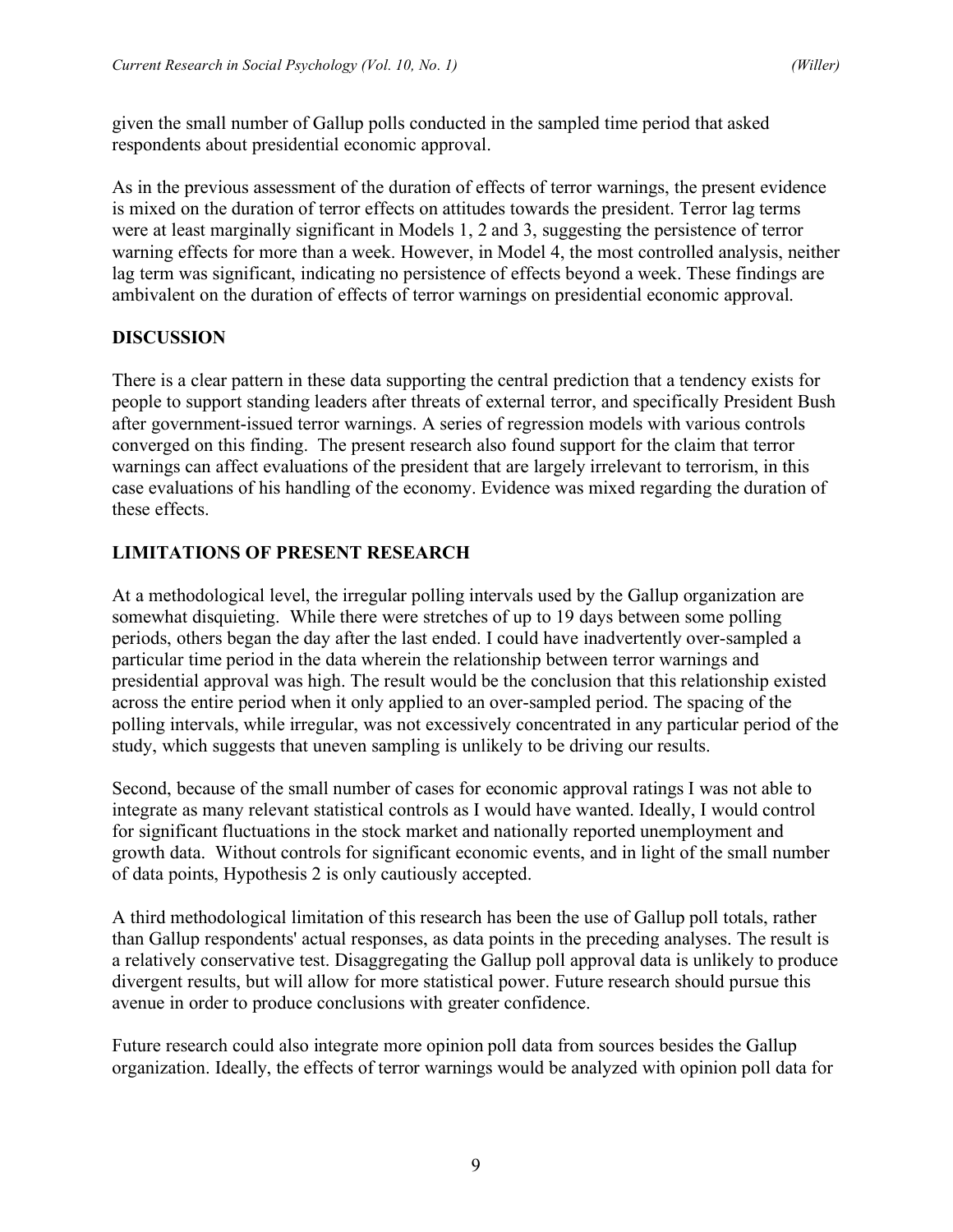every day of President Bush's term. While that may be impossible, the great number of national polling groups makes it realistic to obtain at least semiweekly approval poll data.

#### **CONCLUSION**

The present research sought to evaluate whether the threat of terrorism increases support for standing leaders. To test this idea I investigated Gallup poll data on presidential approval to see if it increased following government-issued terror warnings. I found consistent evidence supporting the hypothesis that government-issued terror warnings led to increases in President Bush's approval levels. Further, I found evidence that the threat of terror may lead to more positive evaluations of the president on a dimension largely irrelevant to terrorism, his handling of the economy. I was unable to establish how long these effects typically last. I leave that question, and further exploration of the empirical regularities observed, to future research.

#### **REFERENCES**

Arndt, Jamie, Jeff Greenberg, Jeff Schimel, Tom Pyszczynski, and Sheldon Solomon. 2002. "To Belong or Not to Belong, That is the Question: Terror Management and Identification with Ethnicity and Gender." *Journal of Personality and Social Psychology* 83:26-43.

Dion, Karen, Ellen Berscheid, and Elaine Walster. 1972. "What is Beautiful is Good." *Journal of Personality and Social Psychology* 24:285-290.

Greenberg, Jeff, Tom Pyszczynski, Sheldon Solomon, Abram Rosenblatt, Mitchell Veeder, Shari Kirkland, and Deborah Lyon. 1990. "Evidence for Terror Management II: The Effects of Mortality Salience on Reactions to Those Who Threaten or Bolster the Cultural Worldview." *Journal of Personality and Social Psychology* 58:308-318.

Greenberg, Jeff, Sheldon Solomon, and Tom Pyszczynski. 1997. "Terror Management Theory of Self-Esteem and Social Behavior: Empirical Assessments and Conceptual Refinements." In Mark P. Zanna (Ed.) *Advances in Experimental Social Psychology, 29* (pp.61-139). New York: Academic Press.

Harmon-Jones, Eddie, Jeff Greenberg, Sheldon Solomon, and Linda Simon. 1996. "The Effects of Mortality Salience on Intergroup Bias Between Minimal Groups." *European Journal of Social Psychology* 26:677-681.

Landau, Mark, Sheldon Solomon, Jeff Greenberg, Florette Cohen, Tom Pyszczynski, Jamie Arndt, Claude H. Miller, Daniel M. Ogilvie, and Alison Cook. 2004. "Deliver Us from Evil: The Effects of Mortality Salience and Reminders of 9/11 on Support for President George W. Bush." *Personality and Social Psychology Bulletin* 30(9):1136-1150.

McGregor, Holly A., Joel D. Lieberman, Sheldon Solomon, Jeff Greenberg, Jamie Arndt, Linda Simon, and Tom Pyszczynski. 1998. "Terror Management and Aggression: Evidence that Mortality Salience Motivates Aggression Against Worldview Threatening Others." *Journal of Personality and Social Psychology* 74:590-605.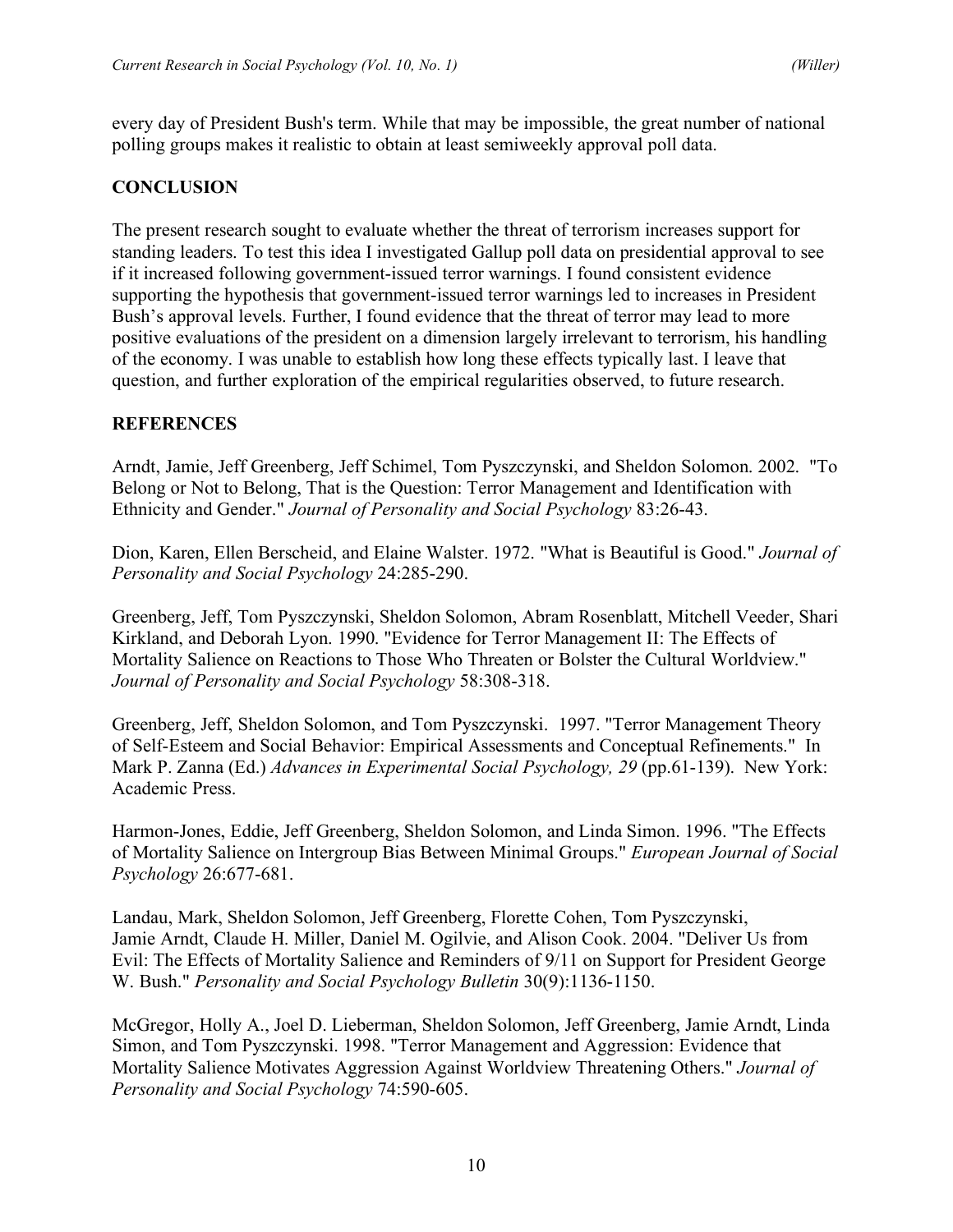Pyszczynski, Tom, Sheldon Solomon, and Jeff Greenberg. 2003. *In the Wake of 9/11: The Psychology of Terror*. American Psychological Association: Washington, D.C.

Rosenblatt, Abram, Jeff Greenberg, Sheldon Solomon, Tom Pyszczynski, and Deborah Lyon. 1989. "Evidence for Terror Management Theory I: The Effects of Mortality Salience on Reactions to Those Who Violate or Uphold Cultural Values." *Journal of Personality and Social Psychology* 57: 681-690.

Tajfel, Henri. 1970. "Experiments in Intergroup Discimination." *Scientific American* 223:96-102.

Tajfel, Henri. and John C. Turner. 1986. "The Social Identity Theory of Inter-Group Behavior." In Stephen Worchel and William G. Austin (Eds.), *Psychology of Intergroup Relations*. Chicago: Nelson-Hall.

Thorndike, Edward L. 1920. "Constant Error in Psychological Ratings." *Journal of Applied Psychology* 4: 25-29.

## **APPENDIX**

|                       | Mean    | $\mathbf{1}$ | $\overline{2}$ | 3       | $\overline{4}$ | 5      | 6      | $\overline{7}$ | 8 |
|-----------------------|---------|--------------|----------------|---------|----------------|--------|--------|----------------|---|
|                       | (SD)    |              |                |         |                |        |        |                |   |
| Approval Level        | 64.99   |              |                |         |                |        |        |                |   |
|                       | (11.04) |              |                |         |                |        |        |                |   |
| Economic              | 51.75   | $.90**$      |                |         |                |        |        |                |   |
| Approval Level        | (8.13)  |              |                |         |                |        |        |                |   |
| <b>Terror Warning</b> | 0.15    | $.36**$      | $.64**$        |         |                |        |        |                |   |
| Count                 | (0.43)  |              |                |         |                |        |        |                |   |
| 9/11                  | 0.06    | $.53**$      | $.54**$        | $29**$  |                |        |        |                |   |
|                       | (0.24)  |              |                |         |                |        |        |                |   |
| Afghanistan War       | 0.02    | $.32**$      | $.37*$         | $.42**$ | $.60**$        |        |        |                |   |
|                       | (0.15)  |              |                |         |                |        |        |                |   |
| Iraq War              | 0.05    | .10          | $-.06$         | .01     | $-.06$         | $-.03$ |        |                |   |
|                       | (0.21)  |              |                |         |                |        |        |                |   |
| Hussein Capture       | 0.02    | $-0.06$      | .04            | $-.05$  | $-.04$         | $-.02$ | $-.03$ |                |   |
|                       | (0.15)  |              |                |         |                |        |        |                |   |
| Abu Ghraib            | 0.02    | $-.20*$      | $-.29$         | $-.04$  | $-.03$         | $-.02$ | $-.03$ | $-.02$         |   |
|                       | (0.12)  |              |                |         |                |        |        |                |   |

**Table 3: Means, Standard Deviations, and Correlation Matrix for Key Variables.[3]**

 $* = p < .05, ** = p < .01$ 

## **ENDNOTES**

1. The Homeland Security Department's Advisory System is best known for its color-coded warning system. From the inception of the advisory system on March 12, 2002, through the